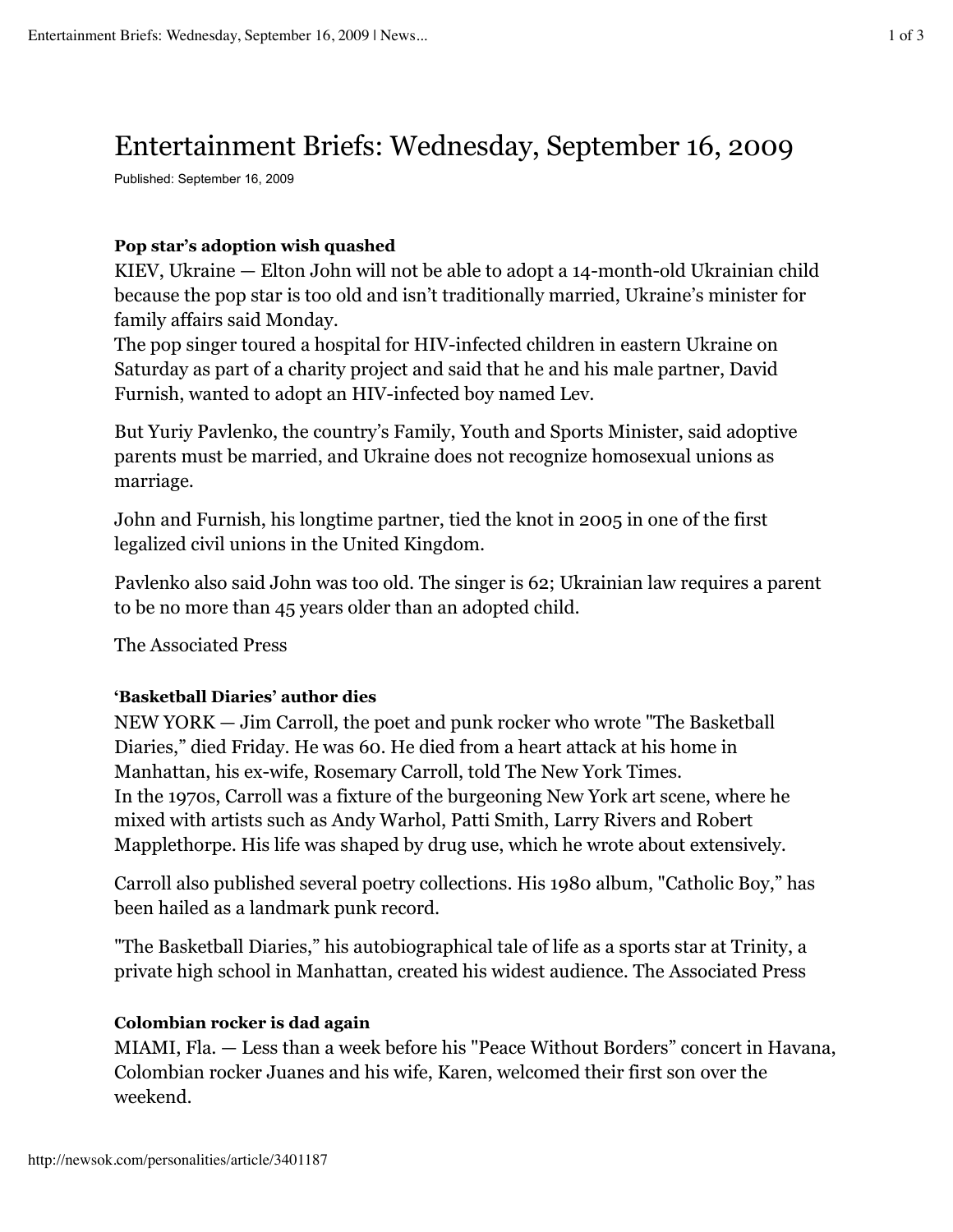The singer announced Saturday on Twitter that his wife had given birth to the couple's third child, a boy, Dante, in Miami.

Juanes, 37, posted Monday that the newborn and mother were doing well.

The Associated Press

## **Playboy chief files for divorce**

TORONTO — Hugh Hefner said he waited more than 10 years to complete his divorce "because of the children."

"I stayed married not because it was a marriage — the marriage ended in 1998," he said. "I stayed because she wanted me to."

But now his twin boys are turning 18, so the 83-year-old Playboy magazine founder says, "Now is the time."

On Friday, Hefner filed for divorce from former Playmate of the Year Kimberly Conrad Hefner. The couple married in 1989 and were legally separated in 1998.

Since then, Hefner has lived with three girlfriends at the Playboy Mansion.

The ASSOCIATED PRESS

## **ON STAGE**

## **'Avenue Q' going off-Broadway**

NEW YORK — Hold that final curtain for "Avenue Q."

Producer Kevin McCollum says the Tony-winning musical, which had its final Broadway performance Sunday night, will move off-Broadway next month.

The show about twentysomethings in New York searching for life and love will begin performances Oct. 9 at New World Stages.

McCollum made the announcement from the stage of Broadway's Golden Theatre after what was to be the musical's last performance. Said the producer: "'Avenue Q' is staying in the Broadway neighborhood." The closing-night audience cheered.

New World Stages is five blocks from the Golden Theatre in midtown Manhattan.

The ASSOCIATED PRESS